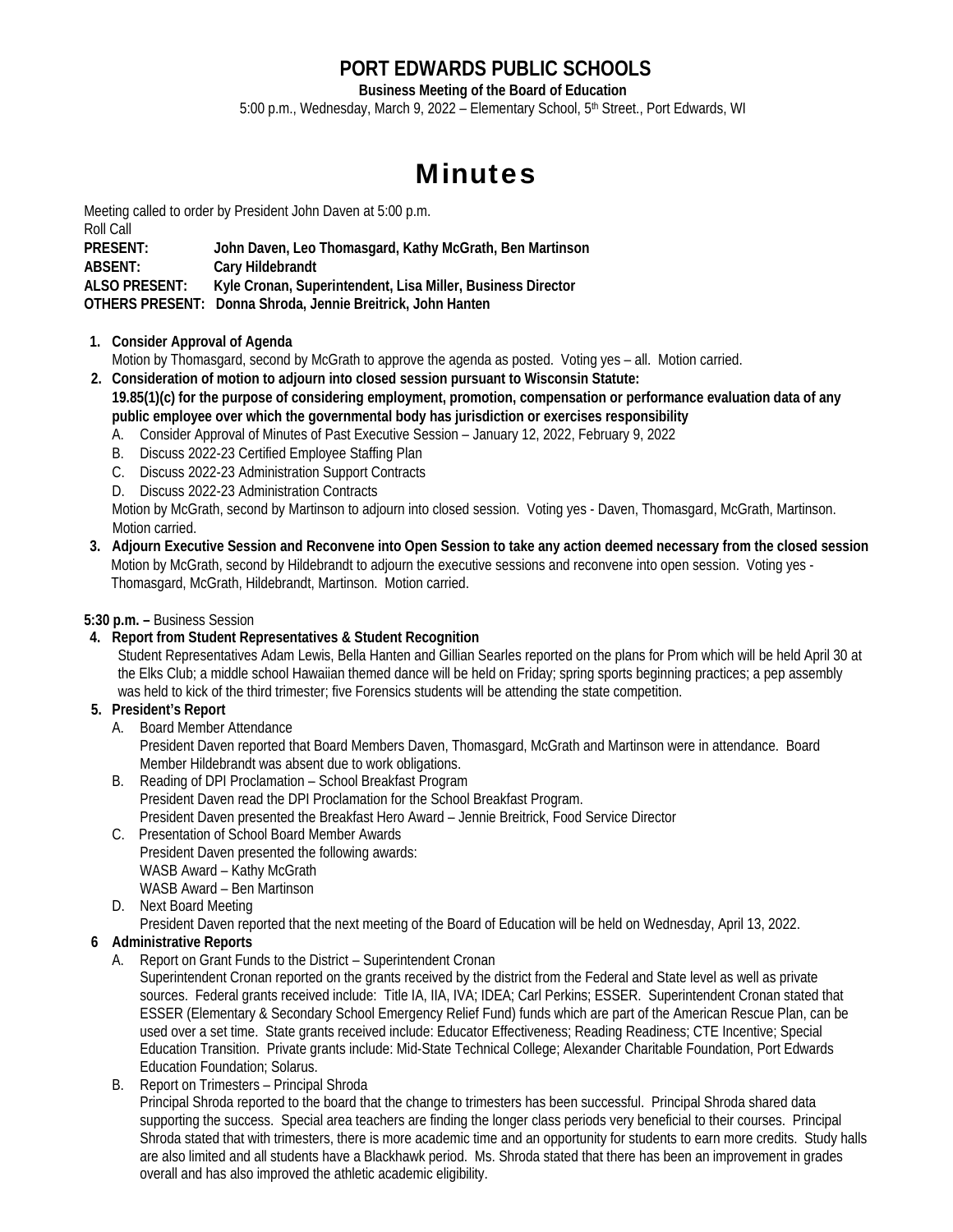**7. Questions and Comments from People in Attendance**  None

#### **CONSENT AGENDA:**

- **8. Consider Approval of Minutes of Past Meeting February 9, 2022, March 2, 2022**  Motion by McGrath, second by Martinson to approve the minutes of past meetings. Voting yes – all. Motion carried.
- **9. Consider Approval of Financial Reports** 
	- A. Check Summaries ................................. February 1-28, 2022 #32348 - 32452 & 202100660 - 202100761 - \$352,463.64
	- B. District Revenue Report ........................ February 1-28, 2022
	- C. District Expenditures Report ................. February 1-28, 2022
	- D. February Cash Balance Report
- E. February Cash Receipt Report
- F. February Substitutes Report
	- G. Budget Revisions
	- H. Consider Approval of Gifts

Motion by Thomasgard, second by McGrath to approve the financial reports as presented. Voting yes – all. Motion carried.

#### **UNFINISHED BUSINESS**

10. Second Reading of Policies as Previously Presented

| POLICY UPDATE |                                                                                                                               |  |
|---------------|-------------------------------------------------------------------------------------------------------------------------------|--|
| 0100          | <b>DEFINITIONS</b>                                                                                                            |  |
| 0144.2        | DELETE BOARD MEMBER ETHICS (Rewritten as part of 0144.5)                                                                      |  |
| 0144.3        | <b>CONFLICT OF INTEREST</b>                                                                                                   |  |
| 0144.5        | BOARD MEMBER BEHAVIOR AND CODE OF CONDUCT                                                                                     |  |
| 0145          | BOARD MEMBER ANTI-HARASSMENT                                                                                                  |  |
| 0167.3        | PUBLIC COMMENT AT BOARD MEETINGS                                                                                              |  |
| 0174.2        | DELETE SCHOOL PERFORMANCE REPORT (REWRITTEN AS PART<br>OF 2700.1 SCHOOL PERFORMANCE AND STATE ACCOUNTABILITY<br>REPORT CARDS) |  |
| 1130          | ETHICS AND CONFLICT OF INTEREST                                                                                               |  |
| 3230          | ETHICS AND CONFLICT OF INTEREST                                                                                               |  |
| 4230          | ETHICS AND CONFLICT OF INTEREST                                                                                               |  |
| 1210          | BOARD - ADMINISTRATOR RELATIONSHIP                                                                                            |  |
| 2240          | CONTROVERSIAL ISSUES IN THE CLASSROOM                                                                                         |  |
| 2700.01       | SCHOOL PERFORMANCE AND STATE ACCOUNTABILITY REPORT<br>CARDS                                                                   |  |
| 3120          | EMPLOYMENT OF PROFESSIONAL STAFF                                                                                              |  |
| 4120          | EMPLOYMENT OF SUPPORT STAFF                                                                                                   |  |
| 4120.04       | EMPLOYMENT OF SUBSTITUTES                                                                                                     |  |
| 3170          | DELETE SUBSTANCE ABUSE (INCLUDED IN 3122.01 DRUG FREE                                                                         |  |
|               | <b>WORKPLACE</b> )                                                                                                            |  |
| 4170          | DELETE SUBSTANCE ABUSE (INCLUDED IN 4122.01 DRUG FREE                                                                         |  |
|               | WORKPLACE)                                                                                                                    |  |
| 3215          | USE OF TOBACCO AND NICOTINE BY PROFESSIONAL STAFF                                                                             |  |
| 4215          | USE OF TOBACCO AND NICOTINE BY SUPPORT STAFF                                                                                  |  |
| 5512          | USE OF TOBACCO AND NICOTINE BY STUDENTS                                                                                       |  |
| 7434          | USE OF TOBACCO AND NICOTINE ON SCHOOL PREMISES                                                                                |  |
| 3216          | STAFF DRESS AND GROOMING                                                                                                      |  |
| 4216          | STAFF DRESS AND GROOMING                                                                                                      |  |
| 4161          | UNREQUESTED LEAVES OF ABSENCE/FITNESS FOR DUTY                                                                                |  |
| 5112          | <b>ENTRANCE AGE</b>                                                                                                           |  |
| 5500.01       | CONDUCT IN VIRTUAL CLASSROOM                                                                                                  |  |
| 5520          | DISORDERLY CONDUCT                                                                                                            |  |
| 5880          | PUBLIC PERFORMANCES BY STUDENTS                                                                                               |  |
| 6152          | STUDENT FEES, FINES AND CHARGES                                                                                               |  |
| 7440.01       | VIDEO SURVEILLANCE AND ELECTRONIC MONITORING                                                                                  |  |
| 7450          | PROPERTY INVENTORY                                                                                                            |  |
| 7455          | ACCOUNTING SYSTEM FOR CAPITAL ASSETS                                                                                          |  |